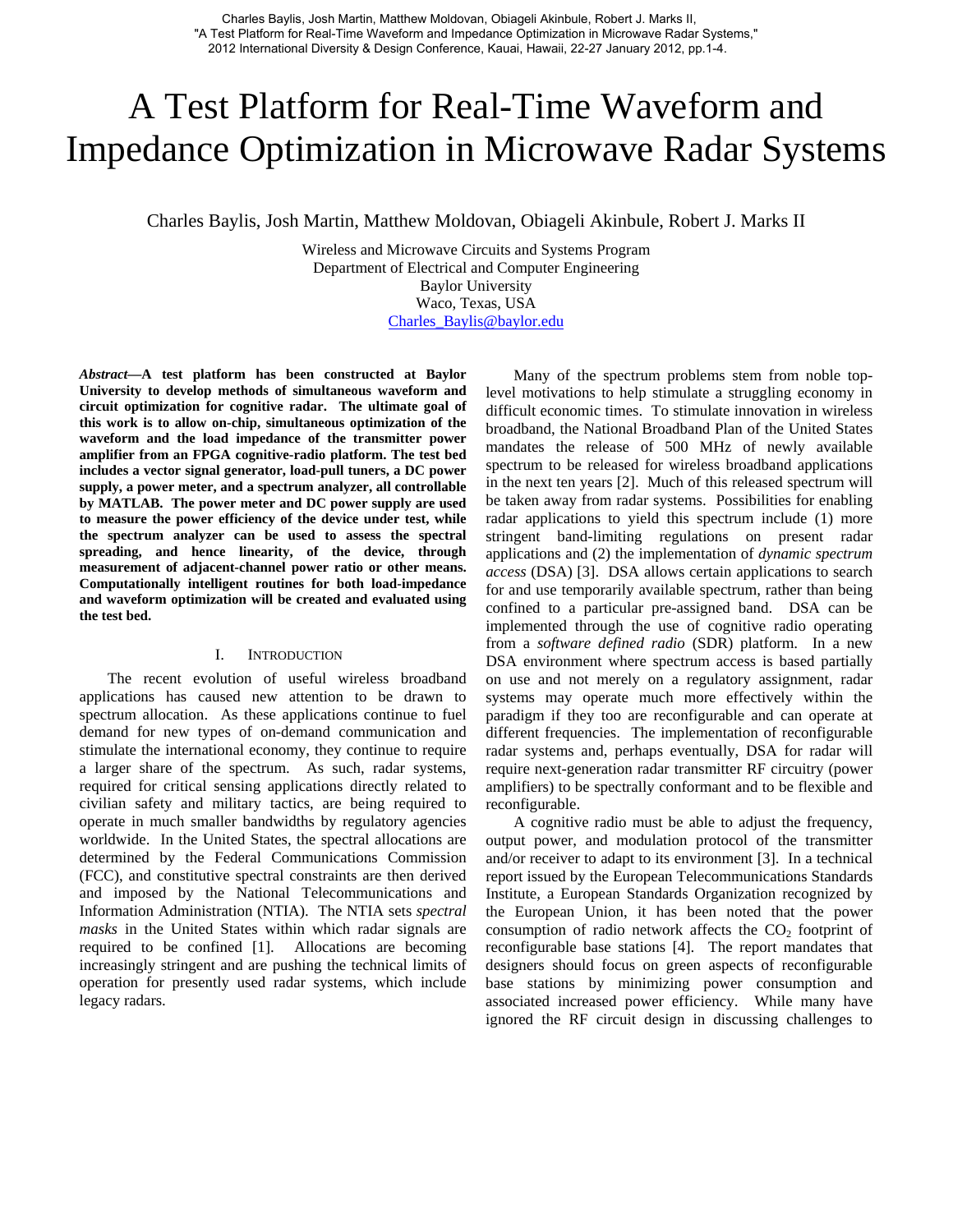cognitive radio, cognitive radar, and DSA, the report states, "...even though theoretically possible, the practical aspects of implementing RF filters for SDR application make this to be the most challenging area within the SDR design." [4] (emphasis added). The idea that the RF circuitry in a cognitive radio system must maintain sufficient flexibility to vary in bandwidth and center frequency is also presented in the literature [5]. A test configuration is necessary to evaluate intelligent, real-time optimization routines for optimizing linearity and efficiency in radar systems.

Cognitive radar is the radar counterpart to cognitive radio. In a groundlaying January 2006 article describing the idea of cognitive radar, Haykin overviews the adaptivity of the radar transmitter and waveform for such objectives as detection and clutter avoidance [6]. The cognitive radar is one that can adapt its waveform, its beam, and its circuit to meet changing operation and detection criteria. A recent book by Guerci details specifics about the cognitive radar approach [7].

Haykin outlines an approach for waveform design and optimization based on detection criteria for waveforms [8]. Using this approach, the waveform is adapted based on information about the radar environment. The approach is based on a Pareto optimization depending on the objectives; specifically, Haykin discusses the basing the optimization on the types of possible targets to be detected.

In this paper, we detail the framework of a bench-top prototype system that will be used to explore computationally intelligent optimization approaches for the waveform and the transmitter hardware. The novelty of the work that will follow from this setup will be an algorithm that optimizes both the waveform and transmitter simultaneously, rather than considering these optimizations as separate problems. This approach combines the disciplines of microwave adaptive circuitry and waveform diversity. The test bed that is detailed will explore and validate routines for eventual implementation in an FPGA-controlled, on-chip, adaptive cognitive radar transmitter.

## II. TEST PLATFORM OBJECTIVES

The objective of the test bed is to perform load-impedance (load reflection coefficient) optimization and input waveform for a radar transmitter power amplifier. As such, the test platform must be able to evaluate computationally intelligent candidate routines for implementation in a software-defined radio environment. The objectives for the optimization are (a) linearity, (b) power-added efficiency, and (c) target detection. The linearity can be measured by direct examination of the spectrum and comparison to a spectral mask, or through the use of a spectral-spreading measurement metric such as adjacent-channel power ratio (ACPR).

The development approach for the computationally intelligent procedures will begin with bench-top testing using load-pull tuners, power meter, and spectrum analyzer under the control of MATLAB. In addition, simulation tools such as

Agilent Advanced Design System (ADS) presently available at Baylor can be used in concert with MATLAB for development of optimization routines. After suitable approaches for the optimization have been bench-tested, it will be attempted to incrementally integrate the functionality onchip. The ultimate goal of this work is to use on-chip measurement instrumentation, signal generation, and tunable MEMS devices or varactor diodes to place the entire reconfigurability on the chip, under the control of an FPGA board in a software-defined radio setup.

A hierarchical flow diagram of the test platform is shown in Figure 1. On the bench, MATLAB serves as the "master" for the optimization, optimizing waveforms through control of the vector signal generator, optimizing load impedance through the control of the Maury Microwave automated Tuner System (ATS) load-pull software and tuners, and performing measurements. Evaluation of metrics will be performed through measurements of power-added efficiency (PAE) using the power meter and ACPR using the spectrum analyzer. Because PAE is related to the efficiency of the device and ACPR is related to the linearity of the device [9], these measurements will enable the Pareto optimization of both using a carefully constructed cost function. MATLAB is used to control an Agilent vector signal generator, Maury Automated Tuner System (ATS) load-pull system with tuners, an Agilent spectrum analyzer, and an Agilent wideband power meter. The power meter is capable of measuring power and can combine with the digital DC power supply to measure the power-added efficiency.



Figure 1. Hierarchical Diagram of Waveform and Load Optimization Bench-Top Test Bed

The block diagram of the measurement system is shown in Figure 2. The power meter measures broadband RF power based on a careful calibration of its sensor. The input power (on the DUT side of the source tuner) is then related to the vector signal generator power setting using a calibration with a thru in place of the DUT. Following the system calibration, the amplifier-device DUT is inserted and the output power is read by the sensor. This power is de-embedded back to a reference plane at the output of the device by using the measured linear S-parameters of all components between the DUT and the power sensor. The power-added efficiency, given by

$$
PAE = \frac{P_{out,RF} - P_{in,RF}}{P_{DC}},
$$
\n(1)

is measured by knowledge of the input and output RF power from the power meter and the DC power supplied to the DUT by the DC source.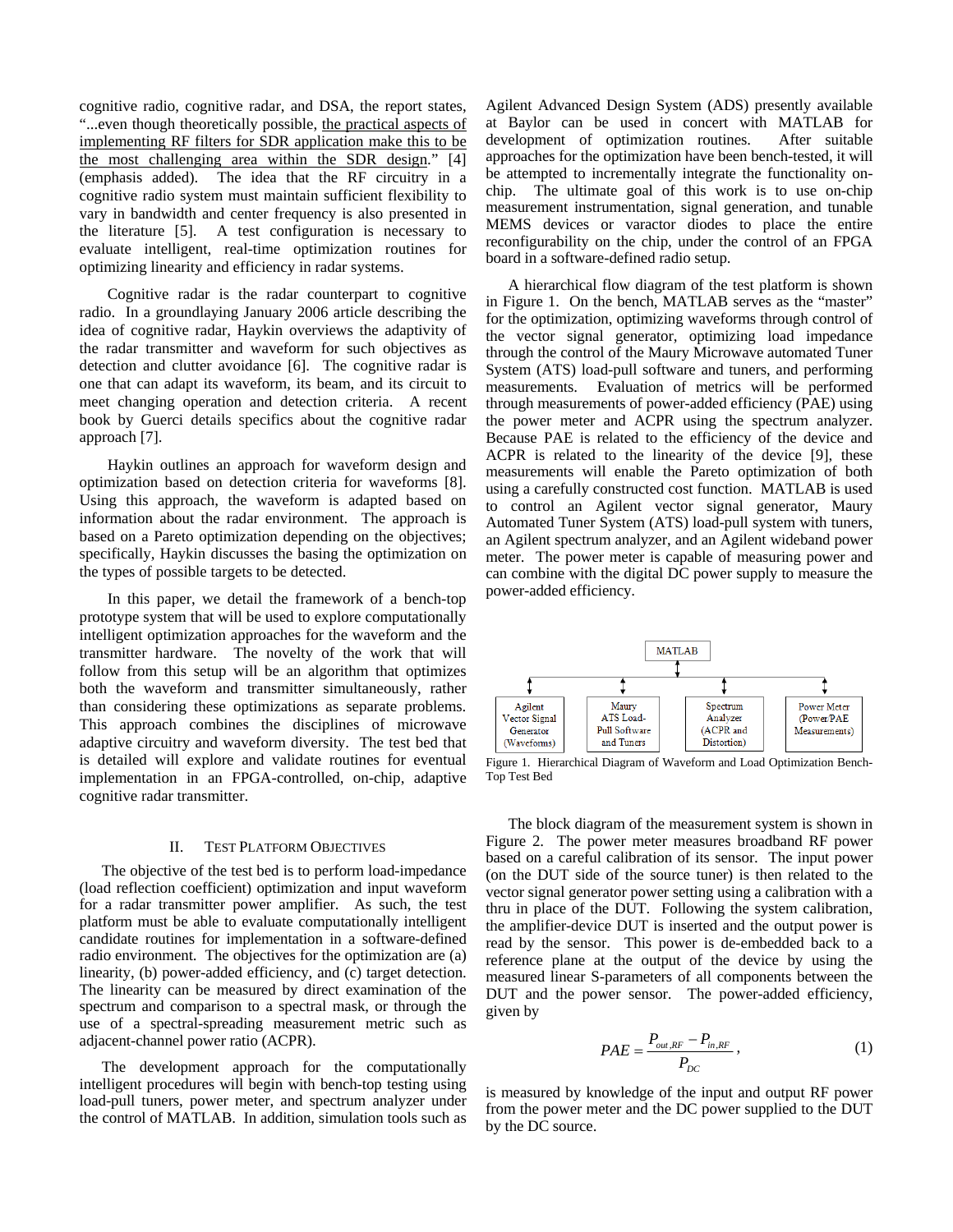

Figure 2. PAE/ACPR Reconfigurable Measurement Setup Block Diagram

### III. INITIAL MEASUREMENT RESULTS

The authors have obtained initial measurement data with the test bed for a packaged amplifier under excitation by a 16- QAM signal. Figure 3 shows the spectrum analyzer screen setup for measurement of ACPR with the 16-QAM signal. The vertical lines indicate the adjacent and alternate channels, along with the integration bandwidth. Figure 4 shows the spectrum analyzer measurement of the amplifier input signal (Figure 4(a)) and output signal (Figure 4(b)). It is evident that a significant amount of spectral spreading is caused by the amplifier. This spreading is due to nonlinearities in the amplifier [9]. The load reflection coefficient can be optimized to minimize this spreading by minimizing the ACPR.



Figure 3. Example Spectrum Analyzer Screen Picture of ACPR Measurement

Figure 5 shows the contours for gain (it would be desired to obtain the maximum) and the ACPR (it would be desired to obtain the minimum) as measured by the ATS software. This measurement shows that evaluation of PAE and ACPR can be simultaneously performed using this setup and thus sets the stage for the performance evaluation and optimization of the circuit and the waveform.

The experimental approach used with this test system will involve (1) the creation of a PAE/ACPR cost function for a compromise between linearity and efficiency, (2) the implementation of waveform optimization using chirp and

harmonic waveforms, (3) joint waveform and load-impedance tuning, and (4) implementation of reconfigurable waveform and load-impedance tuning on the chip, and (5) control of the optimization using an FPGA-based cognitive radar platform.



Figure 4. (a) Spectrum Analyzer Measurement of Amplifier Input Signal and (b) Spectrum Analyzer Measurement of Amplifier Output Signal with Spectral Spreading